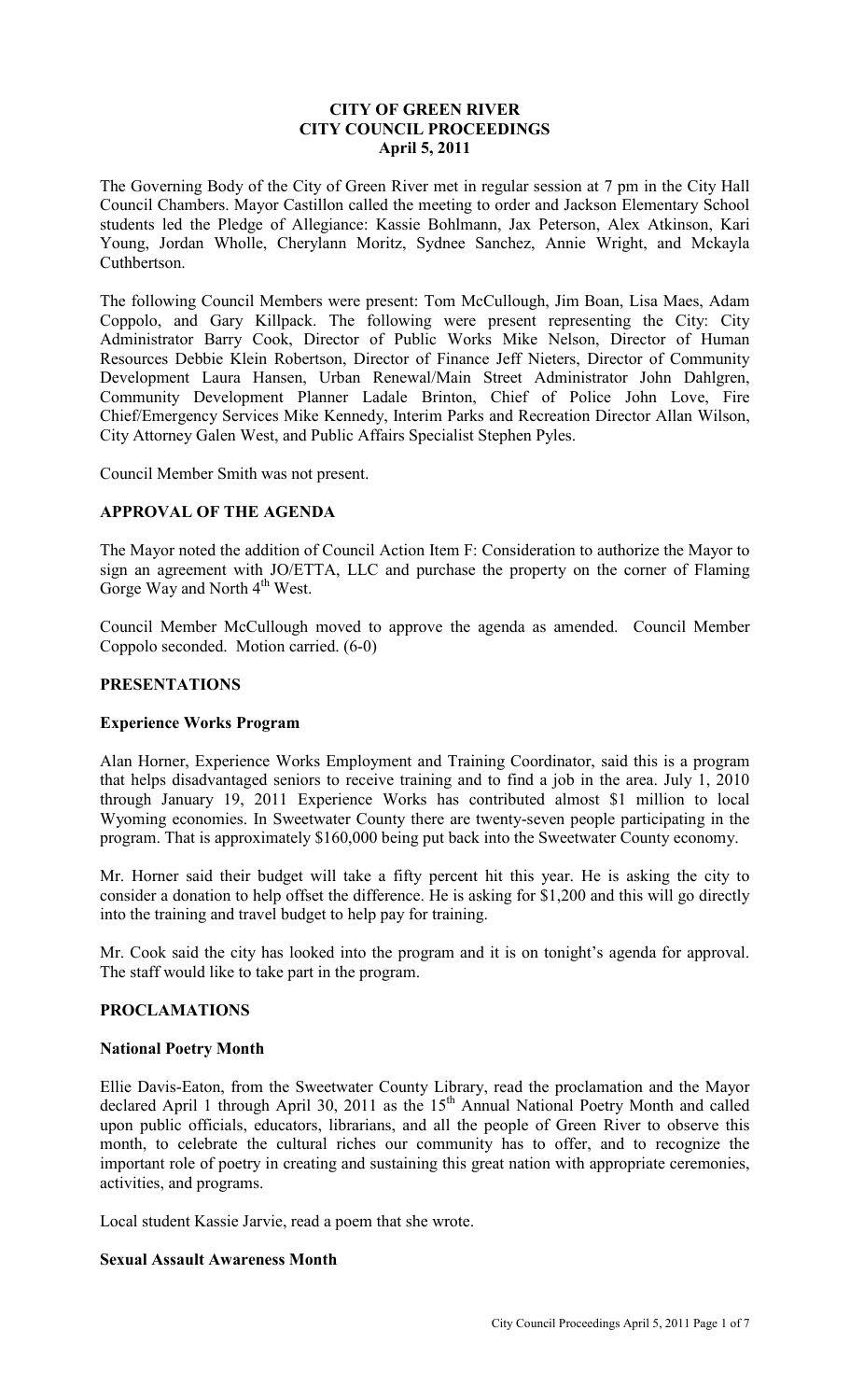Christine DeGrendale, from the YWCA, read the proclamation and the Mayor declared the month of April 2011 to be Sexual Assault Awareness Month in Green River, and commended the observance to all citizens, by urging each to learn what can be done to combat the violence, the prevention measures, and the services available for the survivors. Teal ribbons will be placed on trees and will also be available throughout the community to wear to support the awareness of sexual assault during the month of April.

#### **National Library Week**

Ellie Davis-Eaton from the Sweetwater County Library, read the proclamation and the Mayor declared April 10-16, 2011 National Library Week in Green River, and encouraged all residents to visit the library this week to take advantage of the wonderful resources available.

#### **Red Shirt Fridays**

The Mayor read the proclamation and declared this Friday and every Friday in Green River Red Shirt Friday until all come home, and urge each and every citizen to honor American servicemen and women by wearing red on Fridays. Members from the American Legions, Jim Shirey, Jim Shoemaker, Earl McDonald, Mike Miller, and Harry Holler accepted the proclamation.

## **CITIZEN REQUESTS AND OTHER COMMUNICATIONS**

Steve Mossbrook president and owner of Wyoming.com said they have been an active business member of the community for sixteen years. Bandwidth for broadband use by internet is growing at a rate of 40% per year. There are three providers in the Green River area. The largest is Qwest and it has been purchased by another company and they are out of bandwidth and will not be getting around to addressing the needs of Sweetwater County anytime soon. Current service that is put onto the fiber systems is provided to them by a sister company through Wyoming.com. By aggregating the bandwidth and increasing the total quantity they will reduce the cost and benefit all that are involved. This will expand the bandwidth availability to meet the demand.

Steve Shea from the Joint Powers Telecom Board said the Joint Powers Board holds ownership of the point of presence out on Highway 430. This station is where the signal is pulled off of for internet. It is the cheapest bandwidth in the state and a very unique piece of infrastructure. This line has direct service into the City Hall building. They will not be selling services to any other customers except through a company. It can be sold to other companies like Qwest or Wyoming.com and then they can provide the service to their customers.

Council Member McCullough said council needs to be brought up to date so he welcomes the Joint Powers Telecom Board to come to the workshop next week.

Council Member Killpack asked how they would control the cost that the companies charge so they do not make a large amount.

Mr. Mossbrook said the price is controlled by the market. The other competitors in the market will prevent them from over charging.

Pam Wolfe, a representative of a group in support of the Dancing the Night Away program said this program is one night a month from 7:00 pm to 10:00 pm. The cost for the night is \$10.00 per person and they are taught how to ballroom dance by an instructor. They are requesting that this be reinstated into the budget so they can continue the program at a minimal cost to the city. On average they have 15-20 couples participate in the program, so it does have a good turnout.

The Mayor said this is a small request and they would consider it during the budget time.

Council Member McCullough said the committee needs to visit with the Interim Parks and Recreation Director Allan Wilson and if he supports it then they can go forward.

#### **PUBLIC HEARINGS**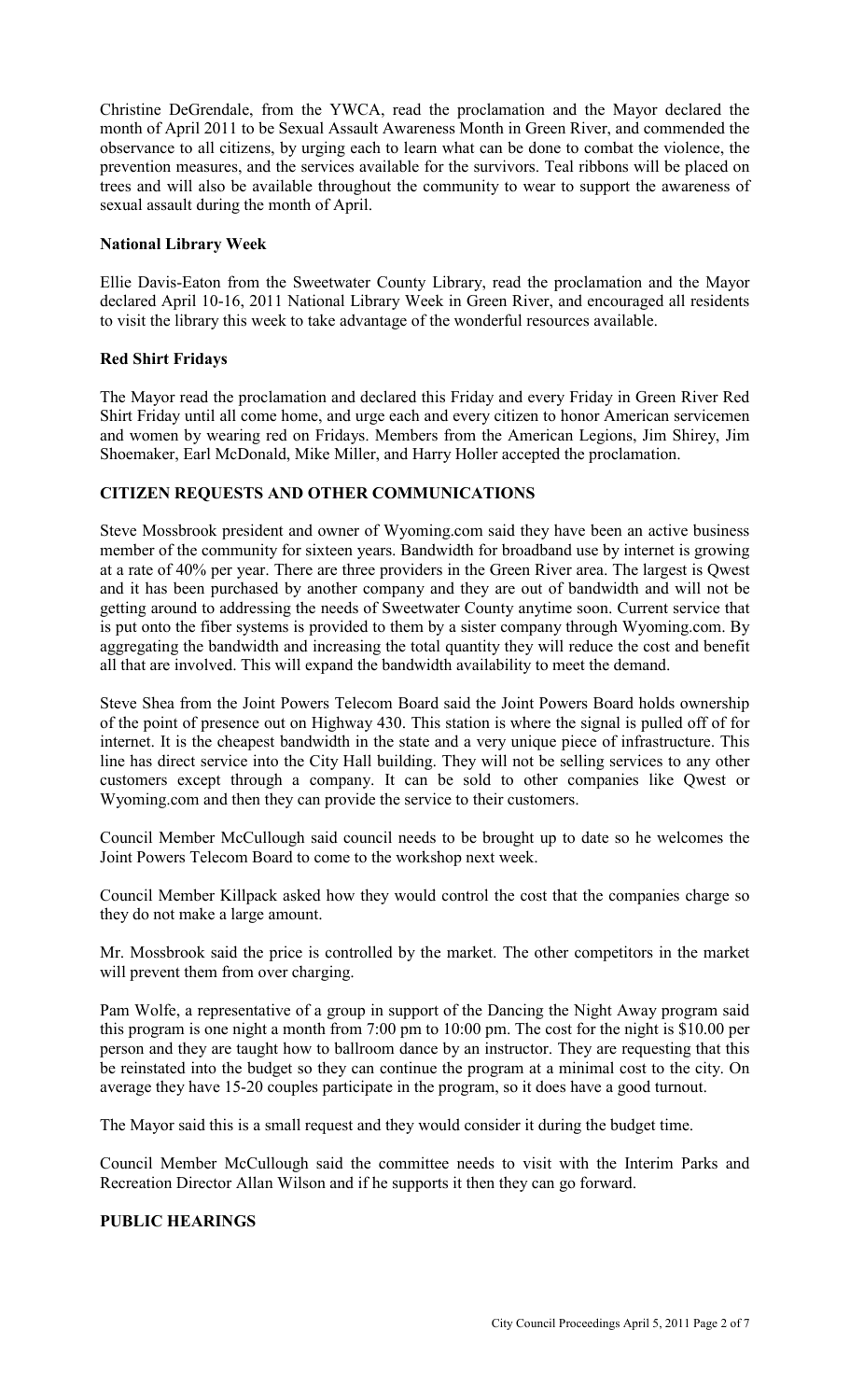A public hearing on a Special Use Permit to allow the addition of two feet of barb wire and razor wire to the top of a six foot chain link fence as requested by the Combined Communications Joint Powers Board.

Mayor Castillon opened the hearing at 7:45 pm.

Council Member McCullough said as long as the Planning and Zoning Commission and the Combined Communications Joint Powers Board have met and addressed the concerns of the School District he has no problem supporting them.

Council Member Killpack asked why they need a prison like fence around the building.

Police Chief Love said they want to make sure the facility is secure.

Council Member Boan said he has no problem with the height of the fence or the barbed wire at the top but he does not understand the need for the roll of razor wire on the inside. He does not think it would be good to have this kind of fence on the main street.

Council Member Killpack asked legal counsel about the liability of this kind of fence.

Mr. West said liability arises only when there is negligence. It would be hard to prove there was negligence involved so he does not see it causing a problem.

Council Member Coppolo asked about using an electric wire fence instead.

Police Chief Love said a lot of the planning was done with the requirements from Homeland Security. Homeland Security has regulations that have to be followed in order to receive grants.

Council Member McCullough said this needs to be approved so the grants can be received. This is another step in getting the Joint Dispatch Center here in Green River.

The Mayor said he has no problem with the fence. The barbed wire at the top of the fence is easy to breach but with the razor wire at the top it detours people.

Ms. Brinton said the Planning and Zoning Commission discussed the same issues. The fence will not be on the side walk area that runs on the property line. It will only be around the building and parking lot and that is why the commission came up with the option for an eight foot fence with barbed wire and razor wire at the top.

Council Member Killpack asked how far the fence is going to be from the sidewalk.

Police Chief Love said approximately twenty feet.

There were no other comments or concerns presented. The Mayor closed the hearing at 8:00 pm.

## **RESOLUTIONS**

## **Special Use Permit for Combined Communication Joint Powers Board**

**R11-13: A resolution for the governing body of the City of Green River, Wyoming, to issue a Special Use Permit requested by the Combined Communication Joint Powers Board (City of Rock Spring, WY; City of Green River, WY; Sweetwater County, WY) to allow the addition of two feet of barbed wire and razor wire to the top of a six foot chain link fence; resulting in an eight foot tall security fence for the Combined Communication Joint Powers Board facility located at 5 Shoshone Avenue, Green River, Wyoming.** 

Council Member McCullough moved to approve the resolution. Council Member Coppolo seconded. Motion carried. (6-0)

## **Tomahawk Hotel Renovation Grant**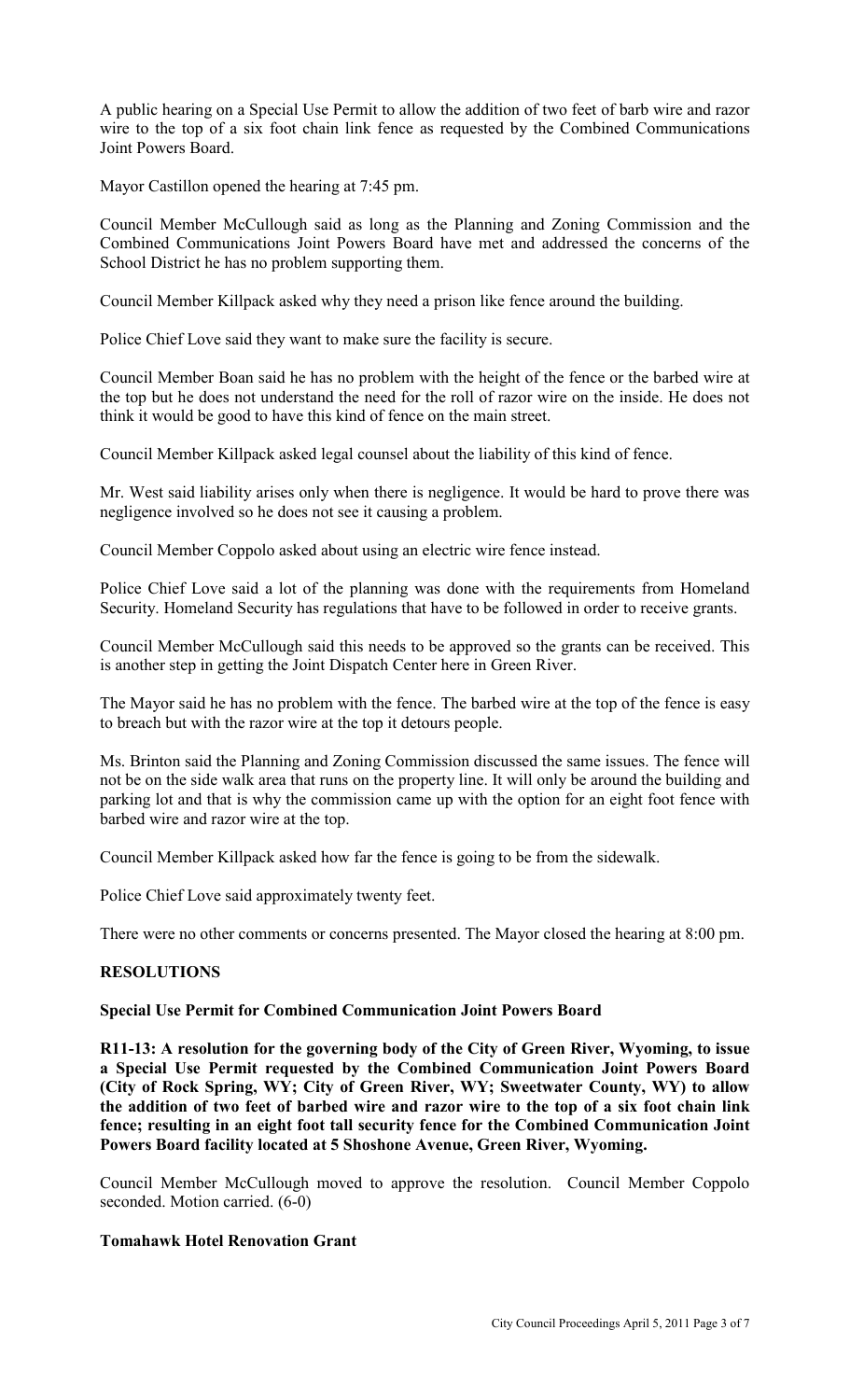## **R11-14: A resolution for the governing body of the City of Green River, Wyoming, to approve an increase in the Capitol Projects Fund with the grant funding from the Wyoming Business Council in the amount of \$1,800,000.**

Council Member Maes moved to approve the resolution. Council Member Boan seconded. Motion carried. (6-0)

#### **Fire Department's Air Compressor and Storage System**

**R11-15: A resolution for the governing body of the City of Green River, Wyoming, to approve an increase in the General Fund for the Fire Department's air compressor and storage system in the amount of \$37,000 and to approve the bid from L.N. Curtis & Sons in the amount of \$36,206.**

Council Member McCullough moved to approve the resolution. Council Member Maes seconded.

Mr. Cook said, the equipment is being purchased with federal grant funding. The total cost was estimated at \$37,000. The federal grant share was \$35,150 and the City of Green River's share is \$1,850.

Motion carried. (6-0)

#### **COUNCIL ACTION ITEMS**

#### **Appointments to the Green River Arts Council**

Council Member Killpack moved to confirm the Mayor's appointment of Bryan Cordova and Teryl Hartman to the Green River Arts Council for two-year terms. Council Member McCullough seconded. Motion carried. (6-0)

#### **Greiner Ford Vehicle Bid Withdrawal**

Council Member Maes moved to authorize the request by Greiner Ford to withdraw their bid request for four pickup trucks in the amount of \$72,792. Council Member McCullough seconded. Motion carried. (6-0)

## **Bid Award for City Vehicles**

Council Member Coppolo moved to accept the following bids:

| $Bid #10-01$<br>1-ton DRW Diesel Truck from First Choice Ford, Rock Springs, WY                       | \$31,505.00 |
|-------------------------------------------------------------------------------------------------------|-------------|
| Bid #10-02<br>(4) 4WD <sup>3</sup> / <sub>4</sub> Ton Reg. Cab Truck from Spradley Barr, Cheyenne, WY | \$87,048.00 |
| Bid #10-03<br>(2) 4WD <sup>3</sup> / <sub>4</sub> Ton Crew Cab Truck from Spradley Barr, Cheyenne, WY | \$48,660.00 |
| $Bid #10-04$<br>4WD 1/2 Ton Extended Cab Truck from Spradley Barr, Cheyenne, WY                       | \$21,964.00 |
| Bid #10-05<br>4WD Sport Utility-110" Wheelbase from Whisler Chevrolet Rock Springs, WY                | \$29,129.00 |
| Bid #10-06<br>4WD Sport Utility-130" Wheelbase from Whisler Chevrolet, Rock Springs, WY               | \$37,675.00 |
| Bid #10-07<br>4 Door Police Sedan from Whisler Chevrolet, Rock Springs, WY                            | \$22,504.00 |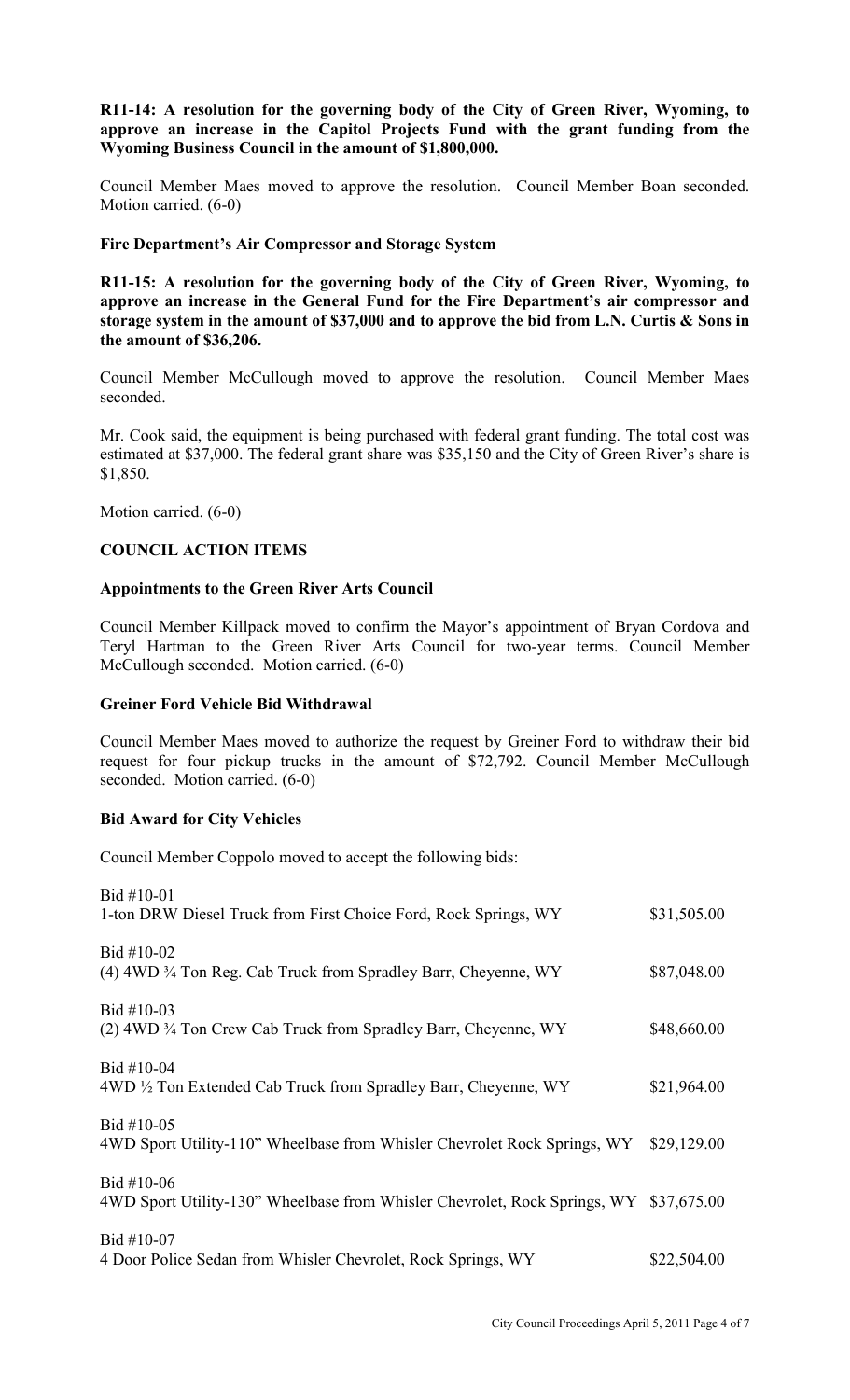Council Member McCullough seconded. Motion carried. (6-0)

## **Right of Entry for U.S. Army**

Council Member Coppolo moved to authorize the Mayor to sign the Right of Entry for Site Inspection for the U.S. Army. Council Member Maes seconded.

Police Chief Love said there was a request from the Army to inspect for unexploded ordinance at an old target site which is at the base of Mansface. The area included on the map was around a block on Easy Street and on the north face of the hill. This agreement will allow them to inspect on city property, but they will have to have permission from land owners to enter their property.

Motion carried. (6-0)

#### **2011 Farmers' Market Donations**

Council Member Maes moved to approve the acceptance of all donations for the 2011 Farmers' Market upon positive review by legal counsel. Council Member Killpack seconded. Motion carried. (6-0)

#### **Agreement with JO/ETTS, LLC for property on the corner of Flaming Gorge Way and North 4th West.**

Council Member McCullough moved to authorize the Mayor to sign the agreement with JO/ETTE, LLC and purchase the property on the corner of Flaming Gorge Way and North  $4<sup>th</sup>$ West. Council Member Killpack seconded.

Council Member Boan said he feels this amount is too high. He just received the agreement tonight, and he has not had a chance to read it, so he will vote against it.

Council Member Killpack asked if council needs to put in the original motion the amount that they are paying for the property.

Mr. Cook said yes.

Council Member Killpack amended the motion to add the property cost of \$250,000. Council Member McCullough seconded. Motion carried (6-0)

Original Motion carried (5-1) with Council Member Boan voting no.

Mr. West said there is an issue with the agreement itself. With the agreement as it is written the seller would have to pay title insurance. The seller thinks the city should pay for the title insurance so she can receive the total sale amount. The seller came in and signed the agreement in which she would pay for the title insurance. In light of this, Mr. West drafted a new agreement in which the city would pay for the title insurance and the seller came and signed this one too. There are two agreements, an April  $4<sup>th</sup>$  and an April  $5<sup>th</sup>$ , council will have to decide which one they would like to use.

Council Member Coppolo made a motion to table until everything is clear. The motion was not seconded.

Mr. West said everything is clear nothing has changed in the agreement except who will pay the title insurance.

Council Member Killpack motioned to accept the April 5, 2011 agreement which the city will pay title insurance on the purchase of the property. Council Member McCullough seconded. Motion carried (6-0)

#### **CONSENT AGENDA**

Council Member McCullough moved to approve the following consent agenda items. Council Member Coppolo seconded. Motion carried. (6-0)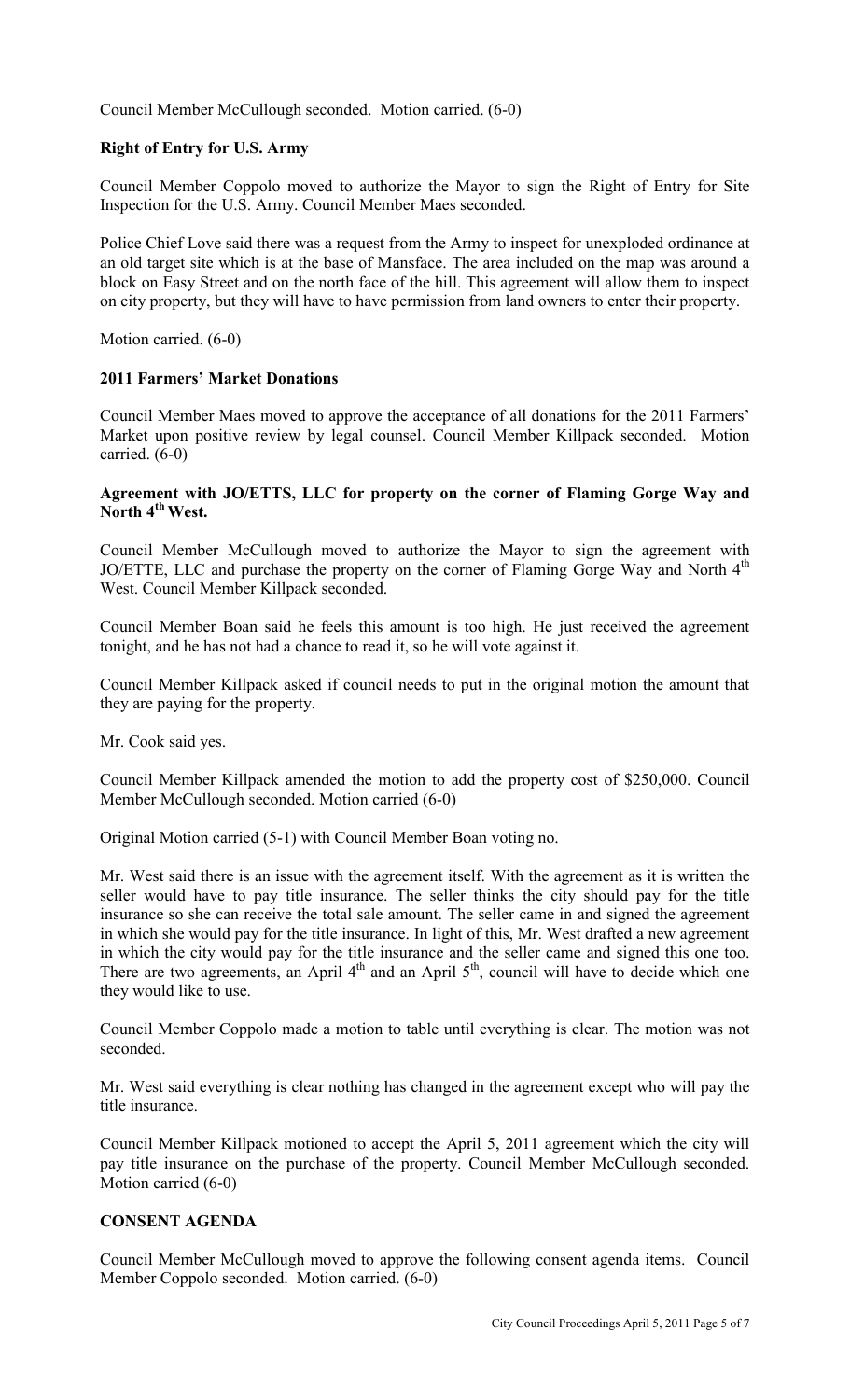- Authorization for the Parks and Recreation Department to follow the agreement of Disbursement for 2011 Sweetwater County Travel and Tourism Grants for the following events: Green River Expedition Freestyle Kayak Competition, Art on the Green, and Mountain Bike Jam in the amount of \$2,000 each.
- Authorization to cancel the agreement entered into by the City and the Green River Chamber of Commerce on December 15, 2009 for the placement of a modular office in the Moran Overlook parking lot.
- Approval of the agreement with the Experience Works Program (SCSEP) Host Agency for reimbursement of wages to the city and authorization for the Mayor to sign the agreement.
- Approval of the Minutes for: March 8, 2011 Workshop, March 15, 2011 Council.
- Financial Reports and Payment of Bills: Prepaid Invoices =  $$50,284.92$ <br>
Pre-authorization Payments =  $$755,000.00$ <br>
Payroll Expenditures =  $$682,612.67$ Pre-authorization Payments =  $$755,000.00$

# **CITY ADMINISTRATOR'S REPORT**

Mr. Cook said April 9, 2011 is the next Adopt a Highway cleanup day. If anyone is interested in participating, contact Linda Roosa at Solid Waste. The city has put out the green waste bins throughout the city for green waste.

The Leadership luncheon will be April 7, 2011, at 11:30 am, at the Hampton Inn.

He attended the active shooter scenario with the Police Department and he thought it was an excellent collaboration between all parties involved. Officer McDonald did an excellent job putting it all together.

He said the first allotment of money received from the legislature was \$820,000 in August 2010. In August 2011 the city will receive another allotment of \$764,000 instead of the \$820,000. That is a loss of \$55,000.

He discussed items for the next workshop on April 12, 2011.

## **CITY ATTORNEY'S REPORT**

Mr. West had nothing to report.

# **MAYOR AND COUNCIL REPORTS**

Council Member Killpack had nothing to report.

Council Member Boan commended the Police Department for the way they handled an issue with littering.

Council Member Maes asked if council could get a copy of the plans for the Tomahawk. She enjoyed the poem that was read earlier.

Mr. Cook said he will get a copy of the Tomahawk plans to her.

Council Member Coppolo said he attended the presentation that Mr. Neu did and thought it was very well done. He said Mr. Neu suggested the workshops be done in a different place other than the council chambers.

He asked if council would consider moving the workshops to Mondays.

Council Member McCullough said the Main Street meeting went well. He said the meeting with TahTah Chemicals went well also. He said he hopes the council keeps an open mind when the Joint Powers Telecom Board does there presentation at the workshop next week. He will be updating the council on some issues with the Joint Powers Telecom Board.